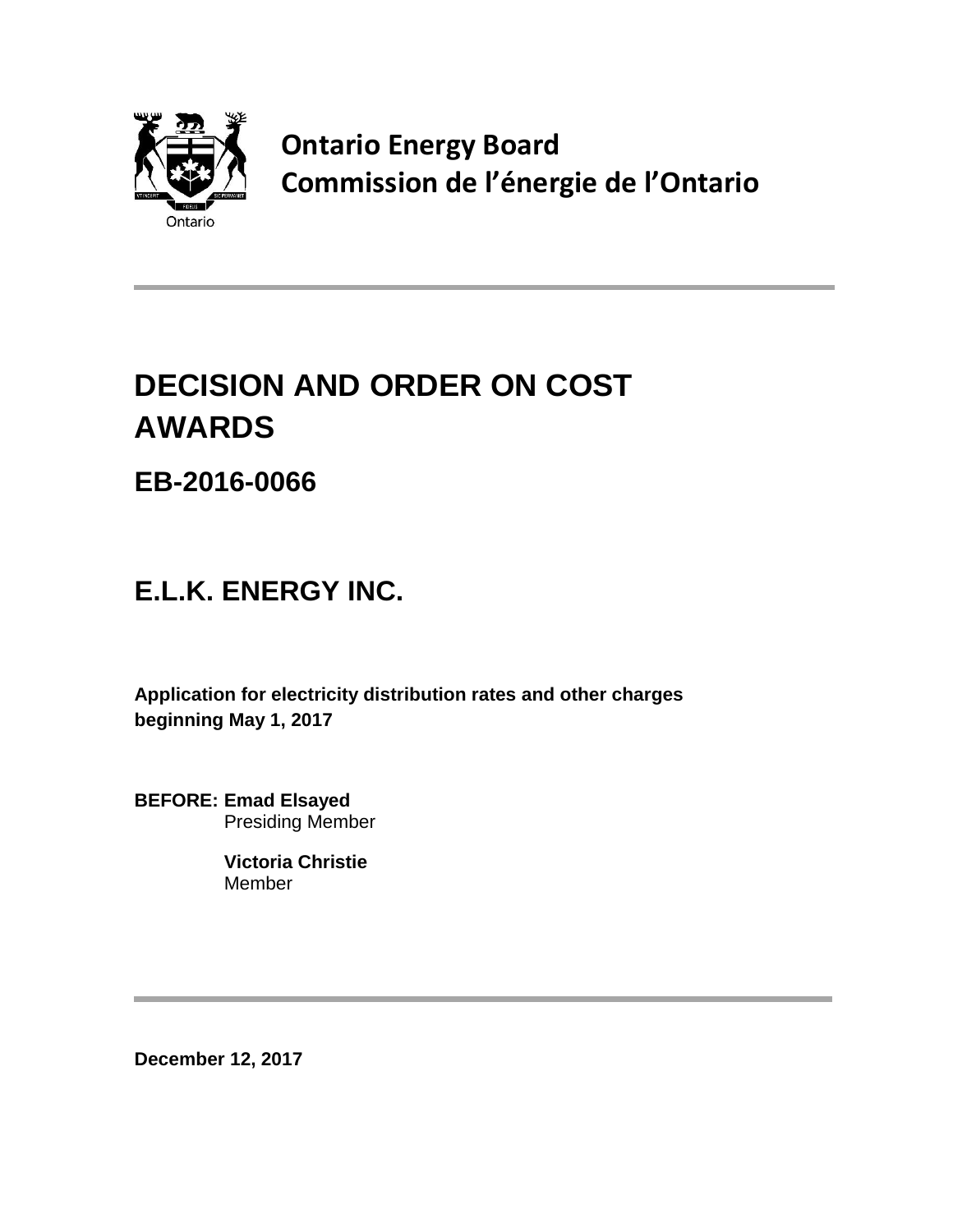#### **INTRODUCTION AND SUMMARY**

This is a decision of the Ontario Energy Board (OEB) on cost claims filed with respect to an E.L.K. Energy Inc. (E.L.K. Energy) proceeding.

E.L.K. Energy filed a cost of service application with the OEB on November 1, 2016 under section 78 of the *Ontario Energy Board Act*, *1998*, S.O. 1998, c. 15, (Schedule B), seeking approval for changes to the rates that E.L.K. Energy charges for electricity distribution, to be effective May 1, 2017.

The OEB granted the Association of Major Power Consumers in Ontario (AMPCO), School Energy Coalition (SEC), and Vulnerable Energy Consumers Coalition (VECC) intervenor status and cost award eligibility.

On November 2, 2017, the OEB issued its Decision and Rate Order in which it set out the process for intervenors to file their cost claims, for E.L.K Energy to object to the claims and for intervenors to respond to any objections.

The OEB received cost claims from AMPCO, SEC and VECC. No objections were received from E.L.K. Energy regarding these claims.

#### **Finding**

The OEB has reviewed the claims filed and finds that they are compliant with the OEB's *Practice Direction on Cost Awards*.

The OEB finds that all parties are eligible for 100% of their reasonably incurred costs of participating in this proceeding. The OEB finds that the claims of AMPCO, SEC and VECC are reasonable and that each of these claims shall be reimbursed by E.L.K. Energy.